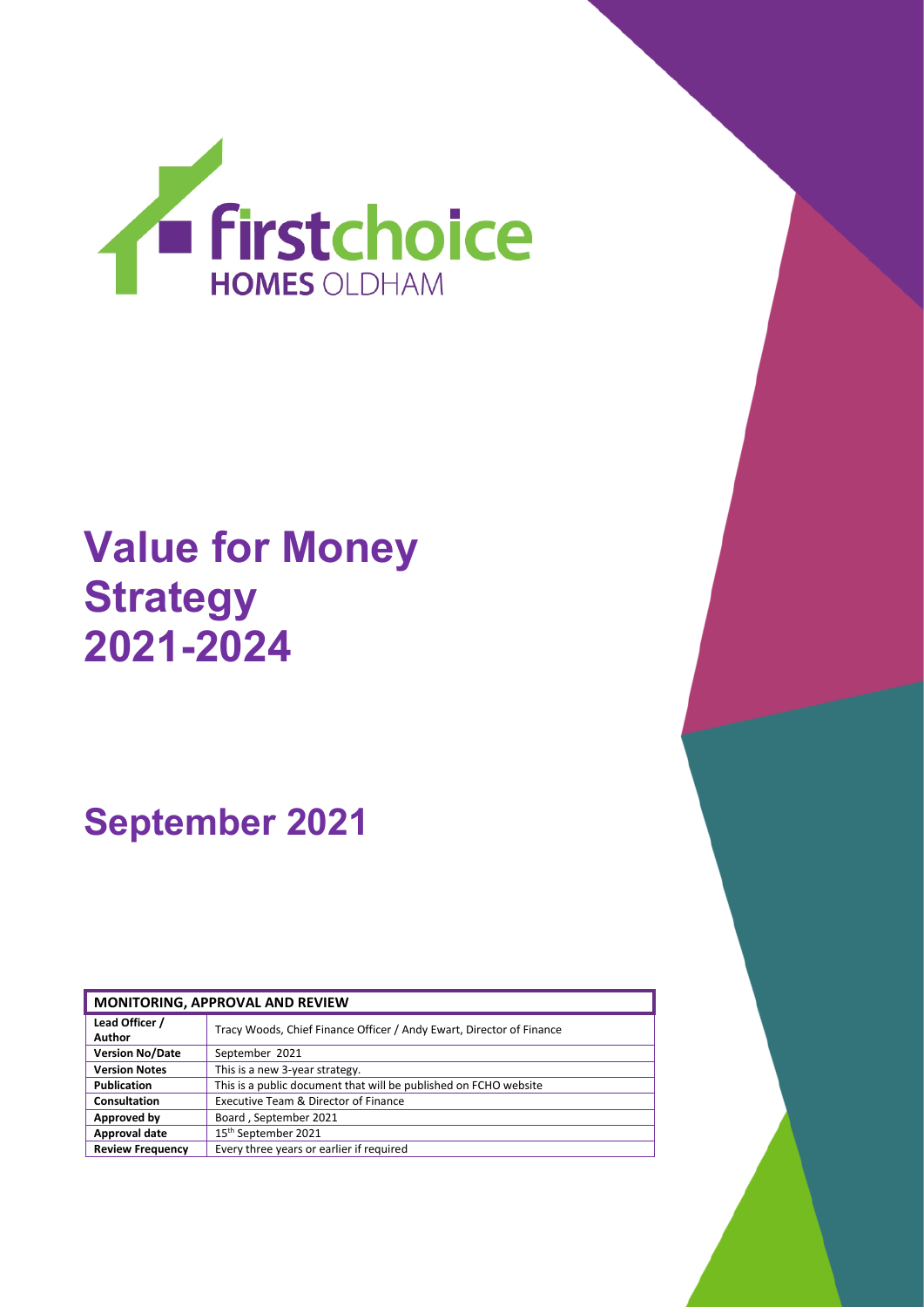# **Value for Money (VFM) Strategy**

| <b>Contents</b> |                                                 | Page               |
|-----------------|-------------------------------------------------|--------------------|
| $\mathbf{1}$ .  | <b>Executive Summary</b>                        | 3                  |
| 2.              | <b>Governance of the Strategy</b>               | 3                  |
| 3 <sub>1</sub>  | <b>Strategic Objectives of the VFM Strategy</b> | $\overline{\bf 4}$ |
| 4.              | <b>Benchmarking</b>                             | 5                  |
| 5.              | VFM Standard - Stakeholder Involvement          | 5                  |
| 6.              | <b>How VFM will be Achieved</b>                 | 5                  |
| $\mathbf{7}$ .  | <b>How We Will Measure Success</b>              | 6                  |
| 8.              | <b>Monitoring of VFM Performance</b>            | 7                  |

### **Appendices**

**Appendix A** Draft Value for Money Action Plan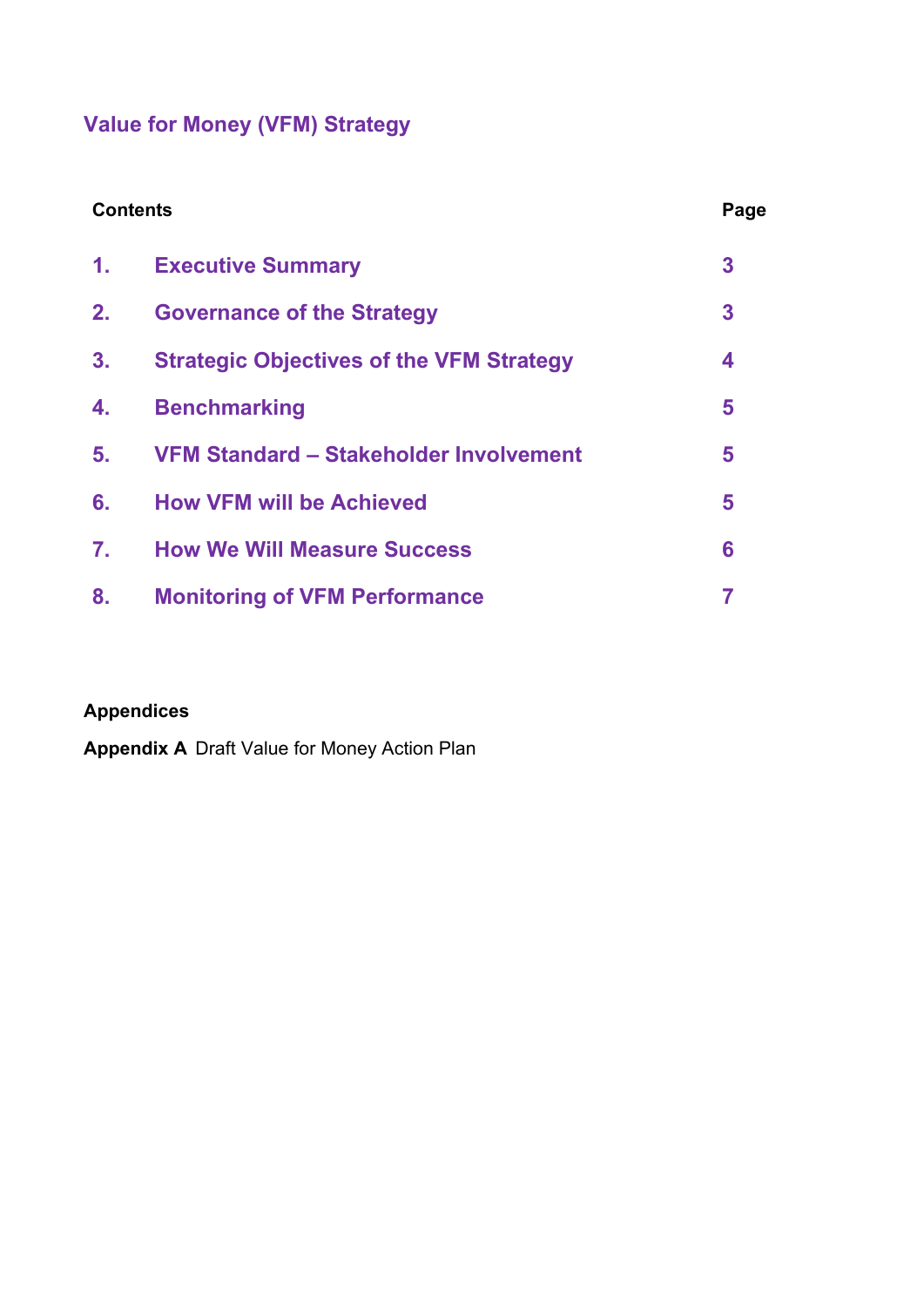## **VALUE FOR MONEY STRATEGY – 2021/22 to 2023/24**

#### **Executive Summary**

First Choice Homes Oldham (FCHO) is committed to providing Value for Money (VFM) for our customers and other stakeholders who benefit from the services we provide. This Strategy covers the three year period from 2021-2024 and has been developed in the context of our Strategic Objectives:

- Being an excellent landlord.
- Creating thriving communities.
- Building new homes.

Following changes at Executive level in early 2020, FCHO launched a short term interim Strategic Delivery Plan (SDP) for 2020-2022 during the year. The focus of delivering against our Strategic Objectives however, remained the same.

The permanent leadership structure was finalised in Quarter Two (Q2) of 2021/2022 and work will be undertaken to work with the Board to develop the three year Corporate Plan, which will run from 2022-2025.

The objectives of this Strategy will be relevant to both the current SDP and the future Corporate Plan however, the VFM Action Plan will continue to be reviewed to ensure it aligns to the delivery of the Strategic Objectives.

We are a financially strong organisation and recognise that VFM is not solely to drive out cost savings or reductions, it is about becoming more effective and efficient and to maximise our resources in order to deliver our Strategic Objectives.

#### **Governance of the Strategy**

Good governance is important to achieving VFM and FCHO ensures that it updates and abides by Standing Orders, Financial Regulations, Code of Conduct, counter-fraud policies and a Risk Management Framework. All measures contribute to securing VFM by reducing the risk of financial losses, inefficiencies, and sub-optimal outcomes.

FCHO's Strategic Risk Register has included the risk of failure to deliver the VFM strategy and operating inefficiently. The development and delivery of the VFM Action Plan will ensure that the residual risk is managed in accordance with FCHO's Risk Appetite.

The Board is ultimately responsible for setting the VFM Strategy and ensuring we are achieving VFM in all operations across our organisation. They must be satisfied that the actions taken to improve our VFM metric performance are adequate and will generate the optimal benefit from our resources and assets.

Day to day responsibility for delivering VFM is delegated to the Leadership Team, i.e. the Executives and Directors, and budget holders.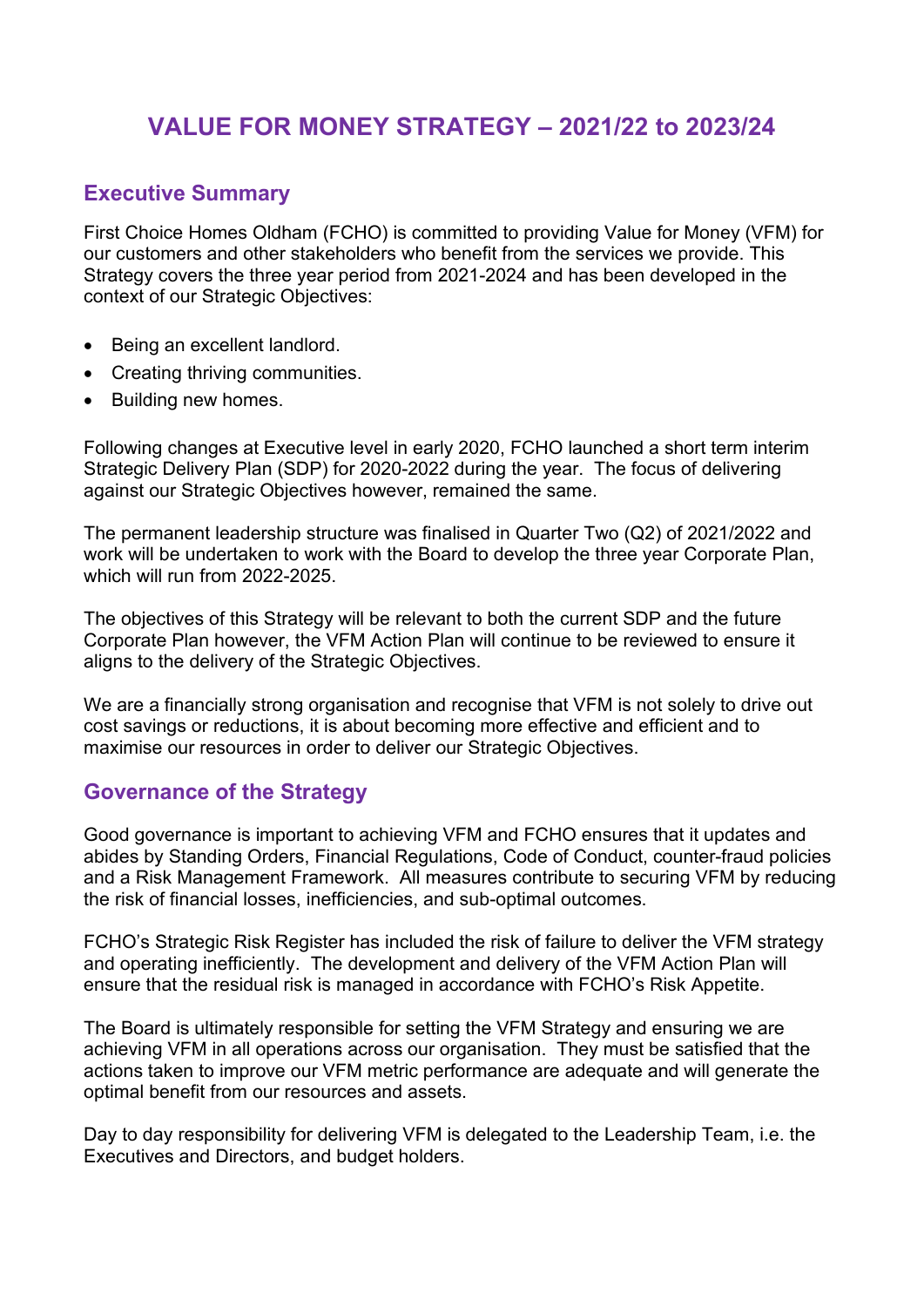Performance targets are aligned to the delivery of the Strategic Objectives and the 30 year Financial Business Plan and are reported to, and monitored by both the Leadership Team and the Board. This captures our long term investment and development plans and demonstrates a long term view on the organisation's financial viability. Performance against annual budgets/ Business Plan are reported to Leadership Team monthly, and the Board on a quarterly basis.

#### **Strategic Objectives of the VFM Strategy**

Achieving VFM should include achieving economy, efficiency, and effectiveness in all areas of activity, taking into account the outputs achieved as well as input costs.

Economy, efficiency and effectiveness are defined as follows:

- Economy: minimising the cost of resources used while having regard to quality
- Efficiency: the relationship between the output from goods or services and the resources to produce them
- Effectiveness: the extent to which objectives are achieved and the relationship between intended and actual impacts.



One of the key Strategic Objectives is to embed a VFM culture across the whole organisation; creating a mindset that VFM is not simply about cost saving or reduction, it relates to doing something more effectively or more efficiently. This then allows us to maximise the use of our resources to deliver these Objectives.

In order to do this and to align to one of our values of 'Keeping it Simple', we will look to develop the language and terminology used so that all colleagues across the business can relate it to their own areas of operational activity.

Historically, VFM has been captured and reported through various mediums such as strategies, Strategic Objectives and Local Plans etc. Another key objective of this Strategy therefore, is to consolidate all of this activity and clearly explain our approach to our customers, colleagues and stakeholders to delivering VFM in an appropriate and effective way.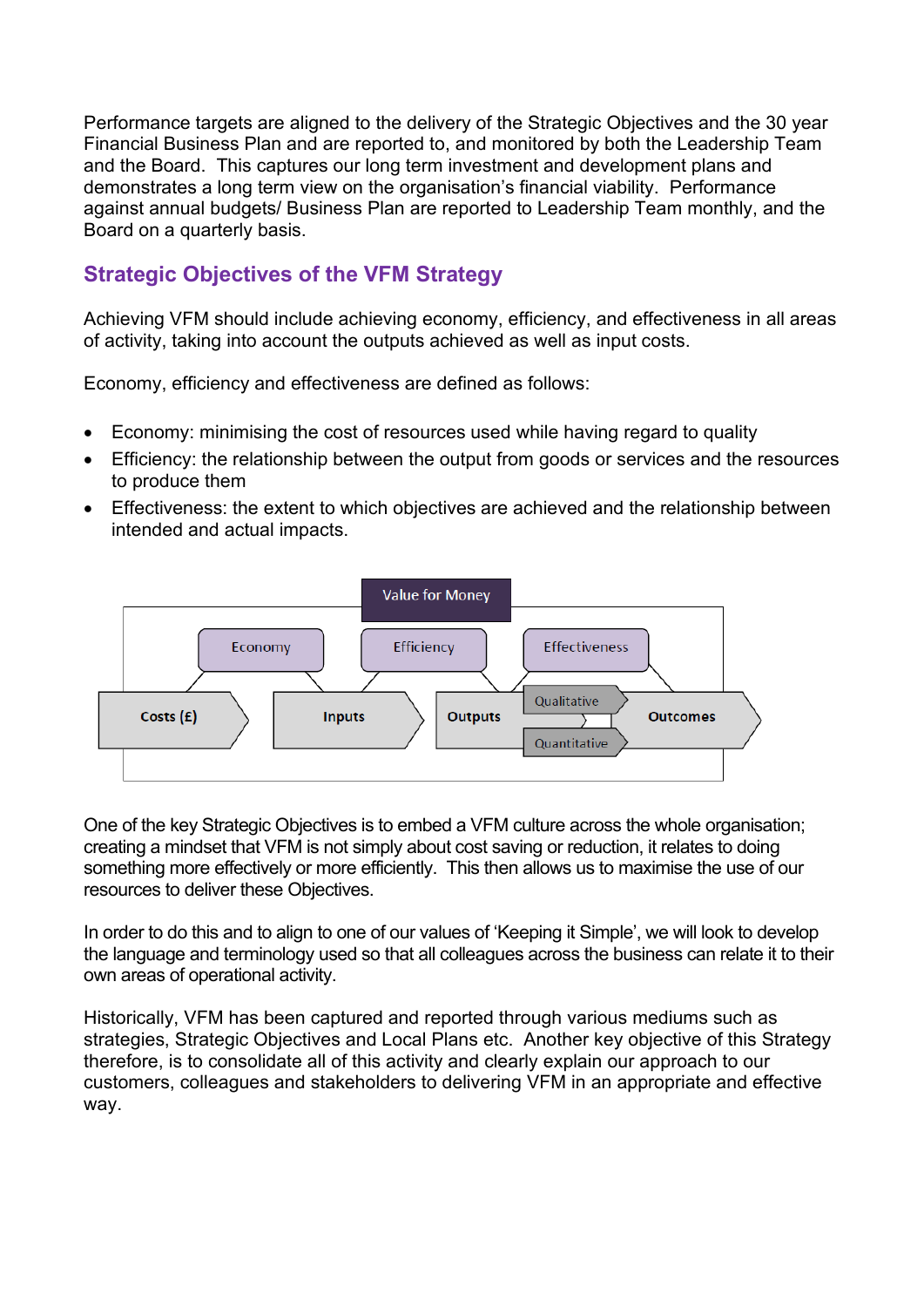#### **Benchmarking**

FCHO monitors our own trends in VFM performance by using both national and local benchmarking data in assessing whether our financial performance is considered to be above, below or within the average range in comparison to similar housing associations.

FCHO's performance against the Regulator of Social Housing's (RSH) VFM metrics compares our prior year, current financial performance and the future direction of travel. By using the RSH's Global Accounts for all housing providers and also, more locally, North West LSVTs seven to twelve years old, we can determine useful metrics to assess our financial performance.

We will continue to explore other avenues of benchmarking for both financial and operational areas, that are appropriate for FCHO and that will contribute towards the improvement of the delivery of our products and services. We are currently developing a relevant methodology for determining corporate social value, to better reflect the value we create with and for our local communities.

#### **VFM Standard – Stakeholder Involvement**

FCHO has a Customer Voice Panel (CVP) that influences how services are developed and delivered and VFM is considered as part of those discussions. As well as scrutinising performance every quarter, in 2021 the CVP has completed a number of service reviews including Aids and Adaptations, My Account, and the Customer Access Policy.

On an annual basis a self assessment against the RSH Value for Money Standard is undertaken and presented to Board. This contains both financial and non-financial measures. There are specific activities undertaken by the organisation that extend beyond basic landlord services, such as supporting customers in to training or work.

### **How VFM will be Achieved**

- Annual budget and business planning processes will identify any future cost savings and will include VFM efficiency targets.
- Procurement Team established in Q2 of 2020/2021, policies and processes have been put in place, a longer term Procurement Strategy will be developed in Q3 of the 2021/2022 financial year.
- All colleagues undertake mandatory training about the application of the Procurement Strategy so that the principles are actively implemented.
- The tender process includes requirements for larger contracts to include social value and contributions to the local economy.
- An electronic modelling tool has been developed to help us understand the performance of our assets and is due to be implemented in Q3 of the 2021/2022 financial year. A rolling programme of Stock Condition Surveys will ensure that the data is continually updated. This will enable more effective decision making in relation to the investment, disinvestment, or disposal of the stock.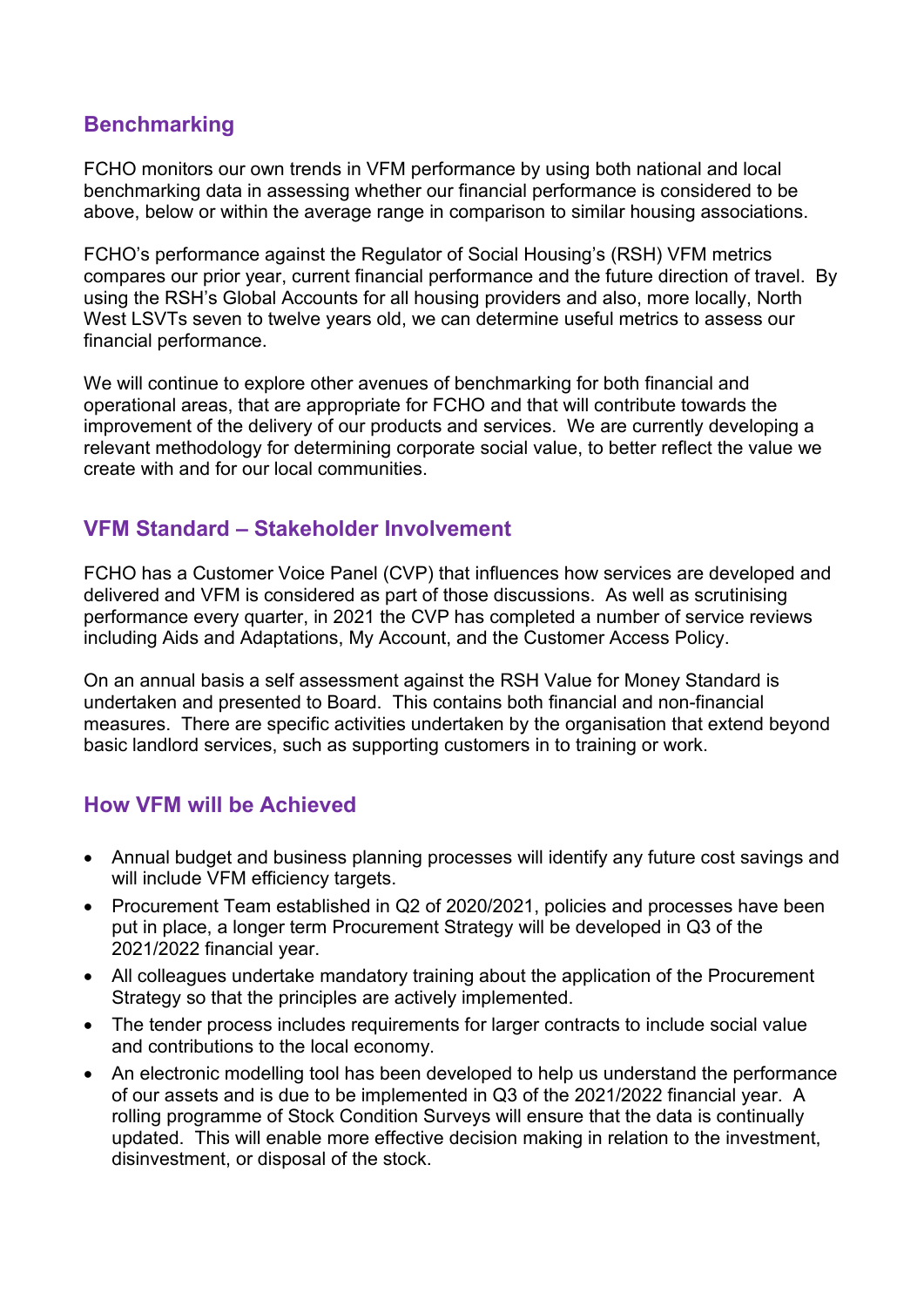- My Account a 24/7 self service portal that allows customers to view their rent account, make payments, book a repair, receive message and documents etc. The functionality of My Account is continually being reviewed and refined to meet customer requirements
- VFM is considered as part of the reporting and approval process with Board reports including a section on the impact of the decision on the Financial Plan.
- Financial monitoring is a key element of the operational reporting framework and provides feedback on performance to all levels of the organisations.
- Regular business process reviews are undertaken to examine end to end processes aimed at increasing efficiency, removing waste from key processes and working more collaboratively across teams so services are delivered more cost effectively while meeting service standards.
- Constant customer satisfaction and transactional surveys are undertaken to give us a clear indication on areas where customers are reporting high levels of satisfaction with the delivery of our services and where we need to improve.
- A comprehensive training programme on VFM is delivered to all our colleagues and they are actively involved in VFM as they are often best placed to identify where efficiencies can be made, improve standards and increase customer satisfaction with our services.

#### **How We Will Measure Success**

The current interim SDP is underpinned by a number of both financial and non financial Key Performance Indicators (KPIs). Performance against these indicators is reported to and discussed on a monthly basis with the Leadership Team and on a quarterly basis to the Board.

Where there are areas that are underperforming, plans are in place to address this and take the relevant mitigating actions.

The budget is set on an annual basis using a zero based approach agreed by the individual budget holders at departmental level. The budget is then used to form the basis of the 30 year Business Plan, along with associated stress testing and these are both approved on an annual basis.

Financial performance against the budget is discussed on a monthly basis at the Leadership Team meetings and reported to Board on a quarterly basis. Included in this reporting is compliance with the covenant requirements of the funders which indicates how FCHO is performing against its Business Plan targets.

All budget holders have a monthly budget meeting with their Finance Business Partner, where they can consider where any remedial action may need to be taken.

Another key measure of success will be the delivery of the current interim SDP and the new three year Corporate Plan, along with the VFM tracker that is to be implemented. This will record the improvements, not only of significant projects, but also all the smaller efficiency gains that colleagues have identified and delivered.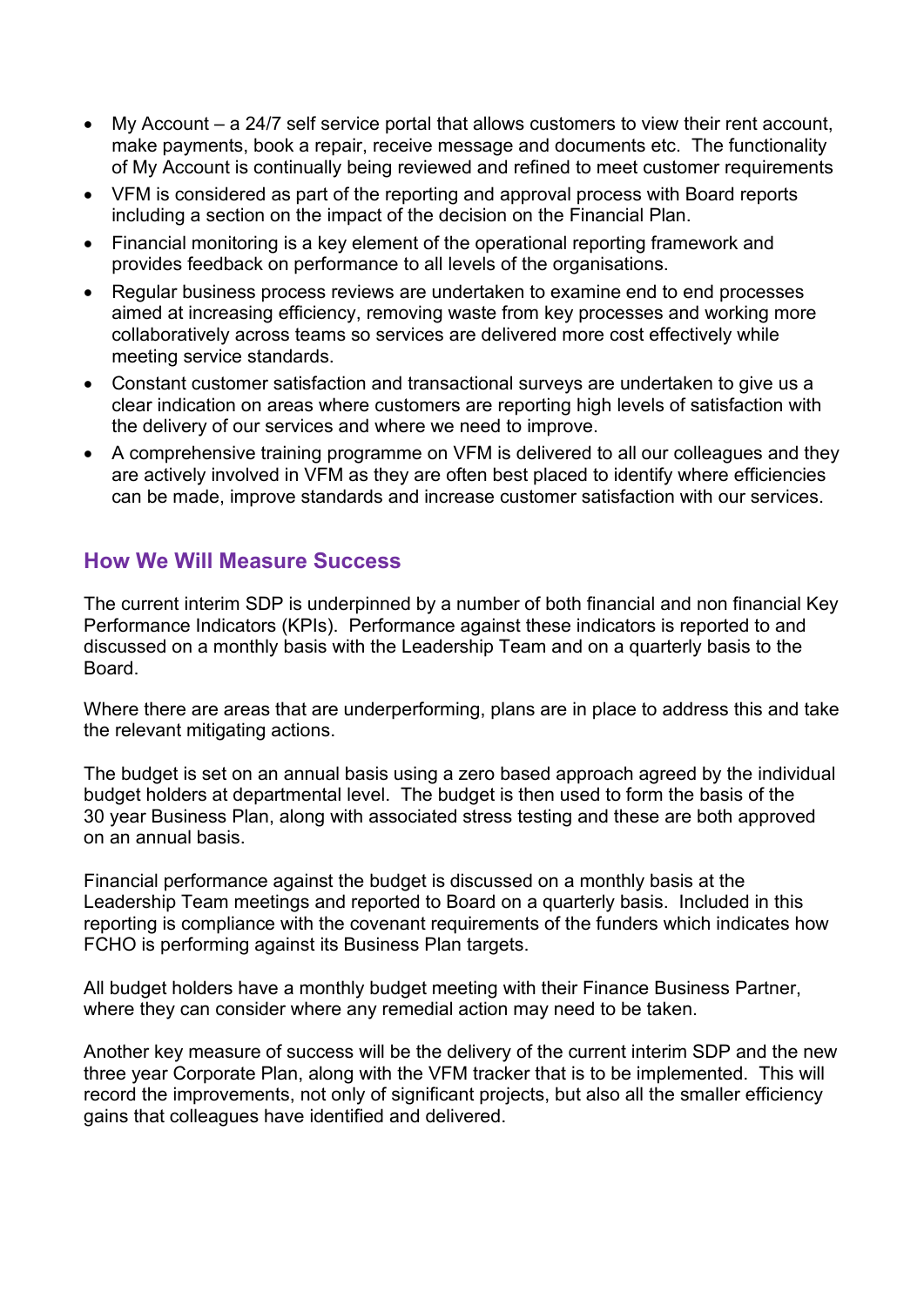#### **Monitoring of VFM Performance**

Historically monitoring of VFM performance has been undertaken at departmental levels with local reporting and action plans.

A VFM Action Plan will be developed (See Appendix A for a draft example) that will be linked to other key Strategies, such as the Development Strategy, Asset Management Strategy and ICT Strategy that are aligned to the 30 year Business Plan. The monitoring of the delivery of the actions in the plan will be monitored by the Leadership Team and reported to Board on a half yearly basis.

In addition to this; a central VFM tracker will be developed that will capture not only financial savings, but also efficiency and effectiveness savings and impact.